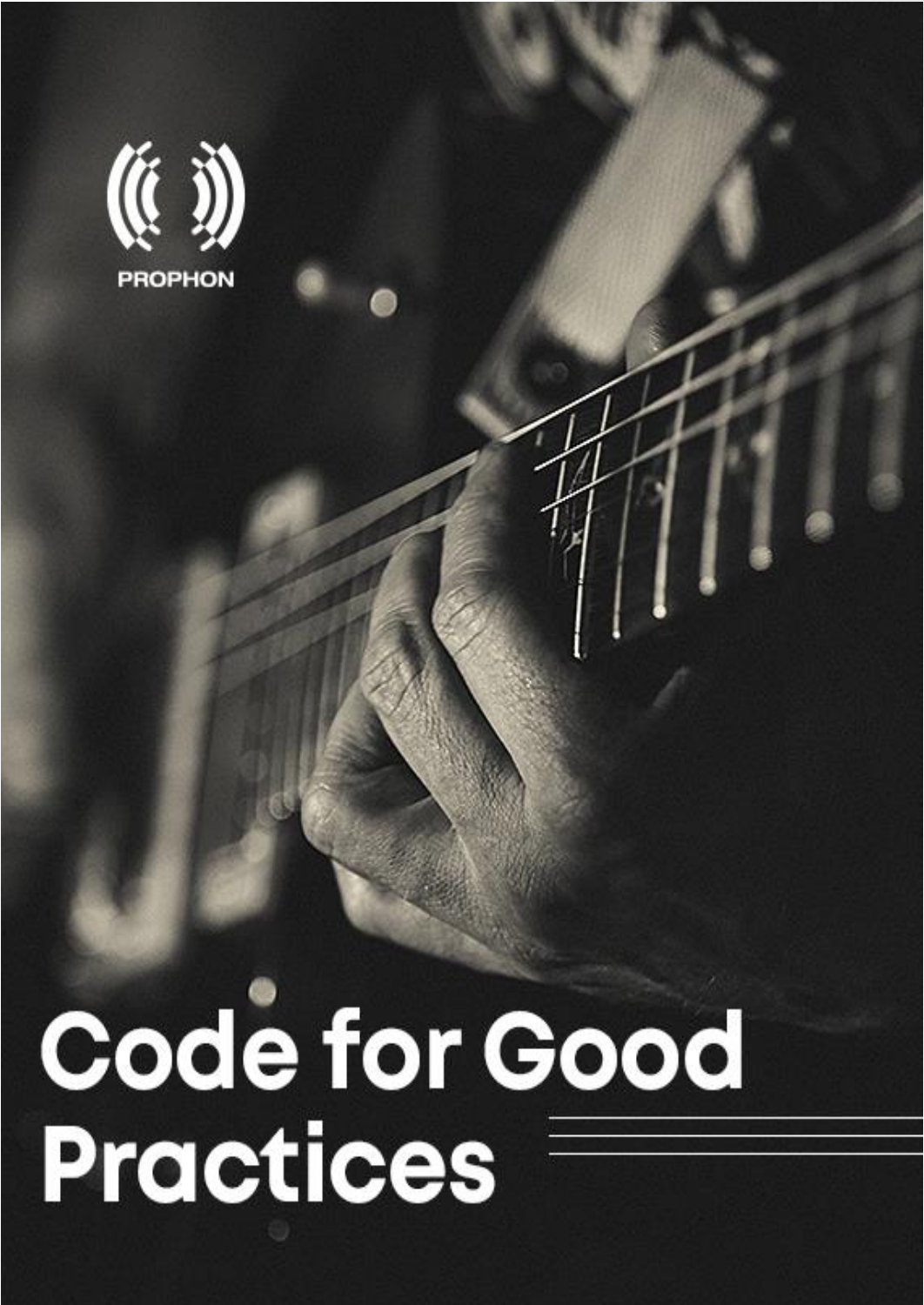

# **Code of Good Practices in Music Licensing Organisations January 2016**

## **INTRODUCTION**

It is acknowledged that MLCs provide a range of valuable services both to right holders and for users. MLCs make it easier for potential users to use sound recordings legally and they streamline the process of collecting remuneration and/or licence fees for the use thereof.

By striving to adhere to the guidelines set out in this, IFPI MLC Code of Conduct, each MLC aspires to achieve best practices in the conduct of its operations. MLCs expect that, in return, users behave in a responsible manner and respect the right holders' right to receive fair payment for the use of their sound recordings and pay remuneration and report usage to MLCs accurately and in a timely manner.

It also understood and accepted that actions taken by any MLC which are necessary in order to comply with national laws or other binding regulations shall, where such provisions conflict with any provision of these guidelines, not be considered as departing from these guidelines.

## GENERAL PRINCIPLES

MLCs shall act in the best interests of all right holders they represent, whether directly or via agreements with other MLCs. MLCs shall offer their services and conduct their operations in a fair, effective and non-discriminatory manner and in compliance with the applicable legislation. MLCs shall strive to effectively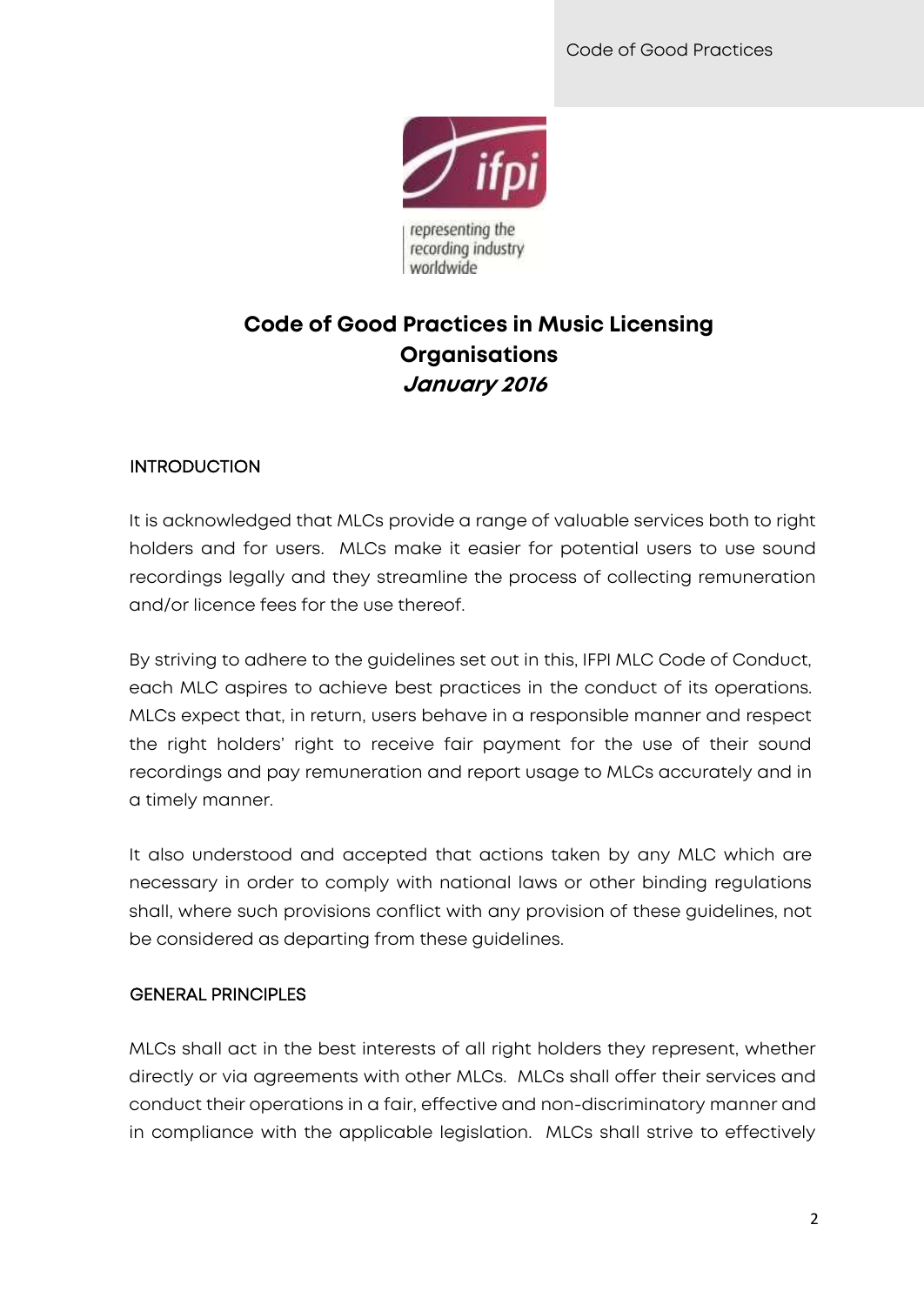collect remuneration or license fees on behalf of right holders and distribute the collective revenue to correct right holders expeditiously and accurately.

#### **I.** RELATIONS WITH RIGHT HOLDERS

- 1. Each MLC is to allow right holders to determine the scope (rights, uses, repertoire and territory) and character (exclusive or non-exclusive) of the rights mandates they give to the MLC without restrictions, unless such restrictions are imposed by applicable legislation, competent courts or other authorities, or they are objectively justified for reasons of effective management and licensing of rights and they are always proportionate to the objectives they seek to achieve.
- 2. Each MLC is to allow right holders to terminate the management of their rights wholly or in part (see clause I.1 above) with reasonable notice period that shall not exceed six months. However, MLCs may provide that termination of membership takes effect at the end of the financial year during which the notice of termination was given. Regardless of termination of the rights mandates, the MLC shall continue to distribute to right holders revenue they have collected on their behalf prior to termination, on equal terms with the MLC's members or customers, whichever may apply. In appropriate circumstances, the MLC may require that right holders' rights continue to be included in licenses granted to users prior to the date of the receipt of the notice of termination for a reasonable period of time, however, such a period shall not exceed 12 months.
- 3. Each MLC is to keep and maintain up-to-date records of the members and/or right holders it represents in electronic form, in compliance with applicable laws on data protection and privacy.
- 4. Each MLC is to accept as members and/or provide services to all sound recording right holders on a non-discriminatory basis and according to principles of equal treatment, unless the MLC has objectively justified reasons to refuse its services or differentiation is absolutely necessary and based on justified and objective criteria (for example, where an applicant/member is proven to be engaging in piracy or other illegal practices or where an applicant/member manages rights in sound recordings that are of a type that does not fall within the MLC's scope of activity (such as, for example, library music or jingles)).

#### **II.** RELATIONS WITH OTHER MLCs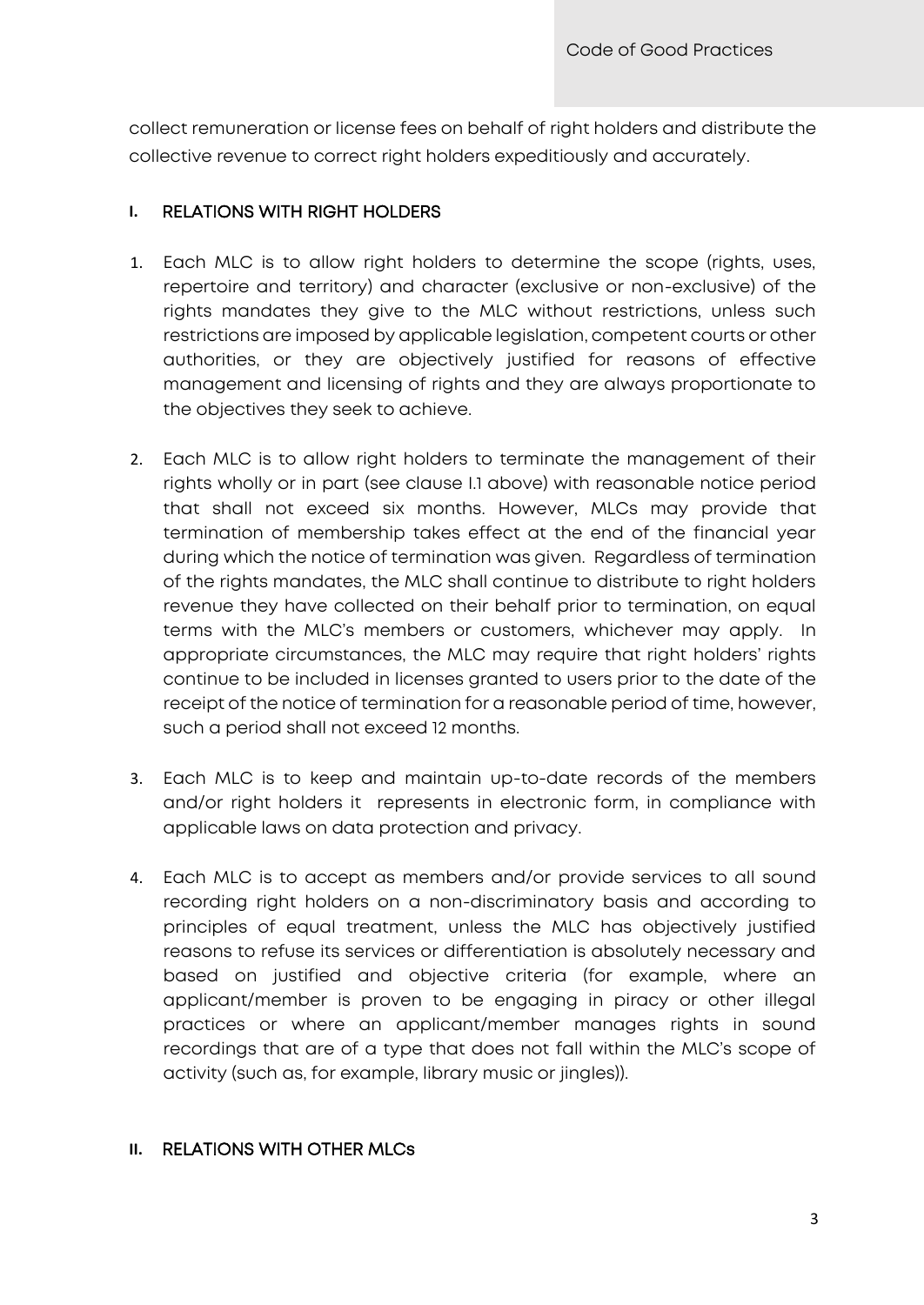- 1. Each MLC is to strive to conclude reciprocal representation agreements with respect to the rights they administer with every other MLC, subject to such other MLCs complying with this Code and any requirements of international law, in order to establish a network of agreements between the MLCs that facilitates multi-repertoire and in appropriate cases multiterritory rights licensing.
- 2. Each MLC is to manage the rights it is mandated to administer by virtue of a reciprocal representation agreement in a transparent and nondiscriminatory manner.

#### **III.** RELATIONS WITH USERS

- 1. Each MLC is to interact with users in a fair and non-discriminatory manner and in a way that ensures that right holders receive a fair price for use of their rights.
- 2. Each MLC is to establish tariffs that are transparent and based on objective criteria and that fairly reflect both the value of right holders' rights in trade and the benefits to users of the MLC's service.
- 3. Each MLC is to require users to report the use of all sound recordings promptly and accurately using a standardised electronic format and where possible using industry standard recording identifiers, unless reporting would be commercially unreasonable and economically unviable considering in particular the value of the license in question.
- 4. Each MLC is to be able to provide detailed information within a reasonable timeframe on the repertoire and rights they represent, following a justified and sufficiently detailed request from a licensee or entity engaged in license negotiations.

#### **IV.** TRANSPARENCY

- 1. In order to ensure transparency in particular of the MLCs' services to right holders, regardless of their nationality or country of establishment, each MLC is to make available, in English, on their websites: their annual reports and accounts, list of bi-lateral agreements they have concluded, template membership and/or customer agreements with right holders, general tariffs, articles of association/bylaws and distribution rules.
- 2. Each MLC is to make available upon request, to all right holders that have mandated the MLC either directly or through a bi-lateral agreement with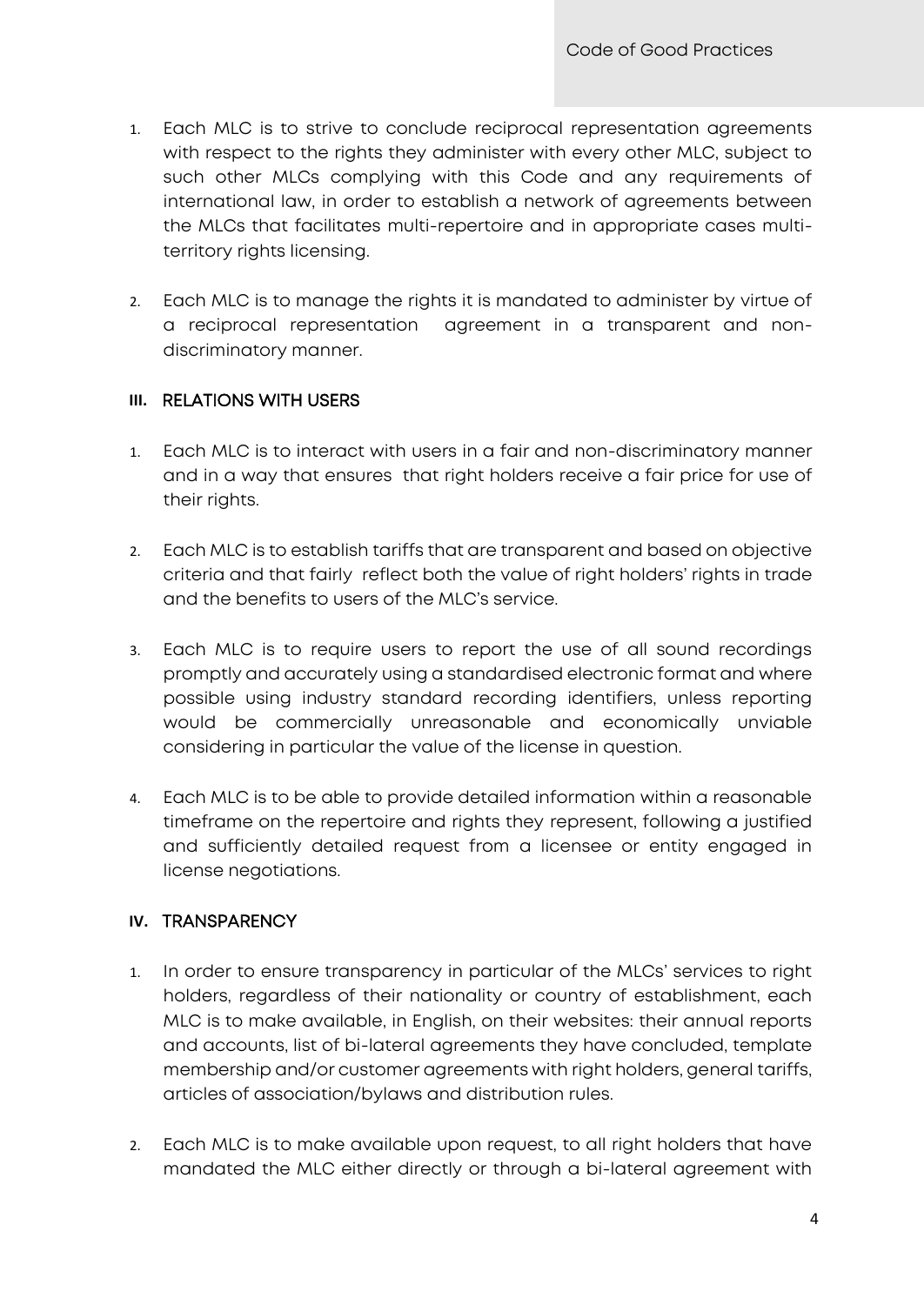another MLC to manage their rights, a list of recordings where the owner of the relevant rights has not been identified. Before providing this information each MLC should first have concluded reasonable identification procedures.

- 3. Each MLC is to provide to the right holders they represent and to other MLCs with which they have bilateral agreements, royalty statements itemised per track and in respect of revenues at least per usage sector (such sectors may include commercial radio, commercial TV, cable retransmission, satellite broadcasting, public performance, etc.), subject, however, to paragraph V.2 below.
- 4. Each MLC is to establish and communicate a fair and effective policy for dealing with competing remuneration claims, and to publish a dispute resolution procedure(s).

#### **V.** DISTRIBUTION AND MANAGEMENT OF REVENUE

- 1. Each MLC is to encourage each right holder to put in place processes to provide, in a standardised electronic format, accurate, complete and timely information on their rights, catalogue, and new recordings, including use of industry standard recording identifiers.
- 2. Each MLC is to strive to accurately identify the use of individual sound recordings in performance activities and to distribute monies to all right holders at track level based on actual use and usage reports insofar as it is economically reasonable. Distribution of revenue at track level, based on actual usage in respect of the licensed service to which the revenue relates (or an objectively justified group of licensed services taking into account the revenue received and the nature of the usage), should be the rule as regards to distribution of revenue for broadcasting activities, whereas general public performance revenue may be distributed to individual right holders using statistical samples, monitoring or background music providers' reports or using best available proxies, such as radio usage or objective market share information. However, as a principle, costs for using such alternative methods should be borne by licensees rather than right holders.
- 3. Each MLC is to distribute collected revenue no later than 6 months after the end of the financial year in which such revenue is collected, and either:
	- a. at least twice per year; or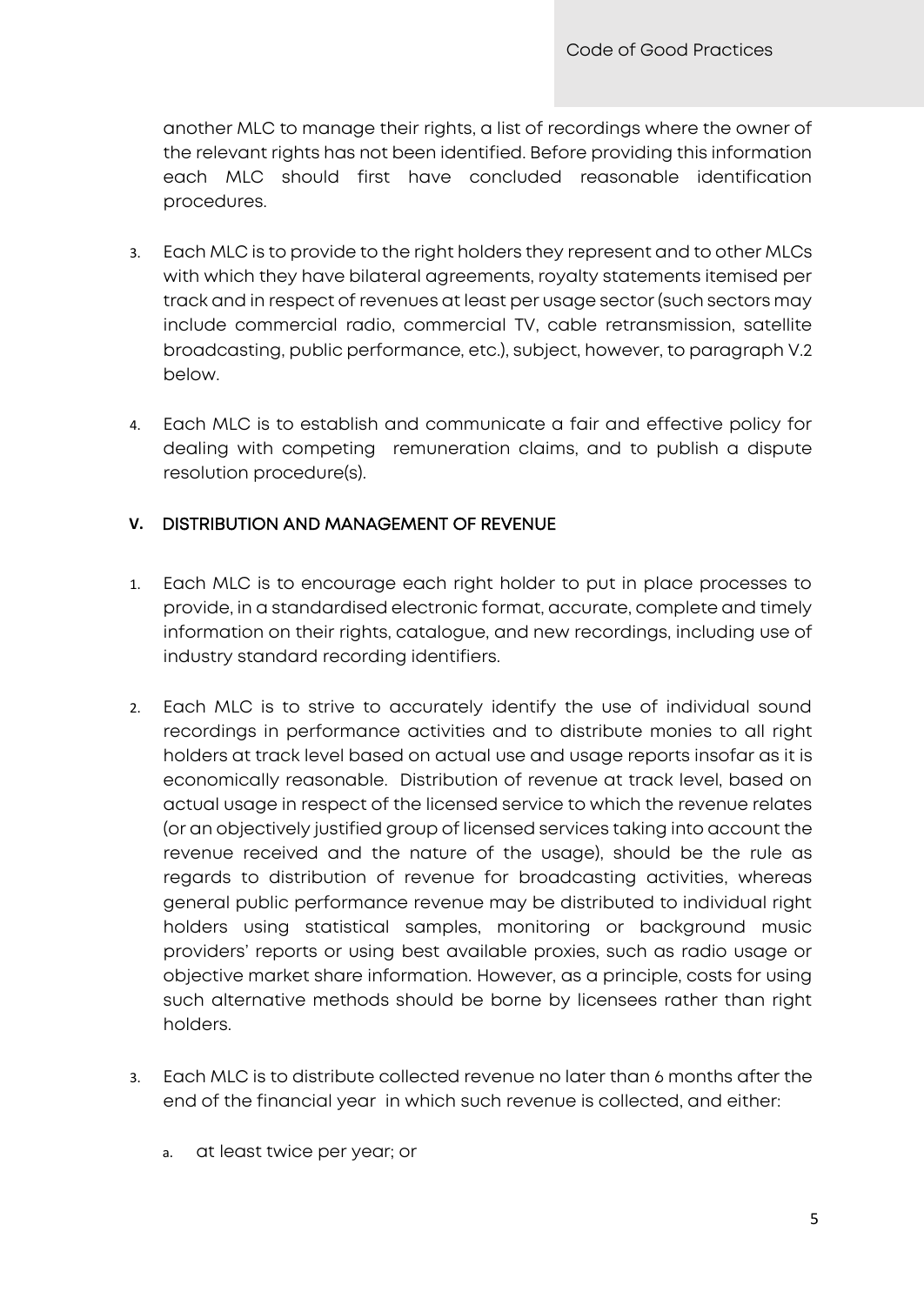- b. at least once a year , in which case MLCs should pay advances to right holders subject to reasonable financial controls, ensuring that such advances do not exceed amounts right holders are actually due during the relevant period.
- 4. Each MLC is to deduct from the collected sums only the appropriate costs of operating the MLC. No additional deductions for whatever reason should be made unless the right holders have agreed to such deductions or they are stipulated by law. MLCs are to provide details of such deductions to members, and indicate whether these are statutory or voluntary.
- 5. After having used their best efforts to identify and locate the correct recipients, unless prohibited by applicable legislation, each MLC is to distribute unidentified and unclaimed monies proportionately to the identified right holders, without discrimination between members and nonmembers, no later than 3 years after the end of the calendar year in which the monies were collected, according to usage information for that year. Each MLC is to make reasonable provisions against future claims by individual right holders that have not received remuneration for the use of their rights.
- 6. The distribution rules and practices applied by the MLC shall be based on the principle of individual distribution according to actual use of the sound recordings and they may not directly or indirectly discriminate between right holders on the grounds of nationality, ownership, genre, or otherwise, without objectively justifiable reasons.

#### **VI.** GOVERNANCE

- 1. Unless prohibited by applicable legislation, each MLC is to provide right holders the opportunity for a fair and balanced representation in the governing bodies. taking into account the direct economic interest a member has in the functioning of the MLC.
- 2. In the event that the right holders can become direct members of the MLC, all members should be given voting powers at the general meeting on the basis of criteria such as (i) number of tracks registered and/or (ii) amounts received or due to a member, provided that such criteria are determined and applied in a manner that is fair and proportionate to the value of their rights managed by the MLC.